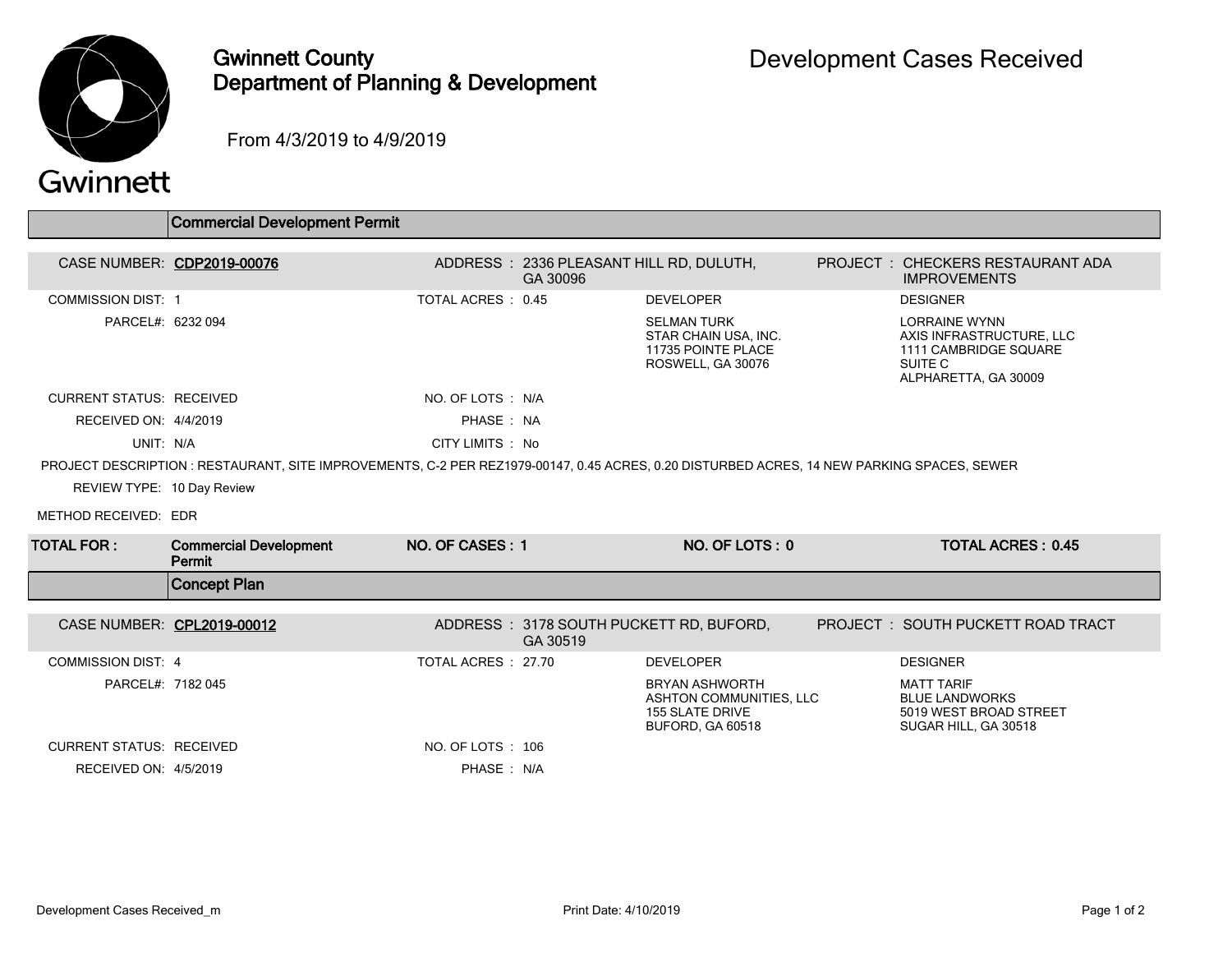|                                                                                                      | CASE NUMBER: CPL2019-00012 |                  | ADDRESS : 3178 SOUTH PUCKETT RD, BUFORD,<br>GA 30519 |                         |  | PROJECT : SOUTH PUCKETT ROAD TRACT |  |
|------------------------------------------------------------------------------------------------------|----------------------------|------------------|------------------------------------------------------|-------------------------|--|------------------------------------|--|
| UNIT: N/A                                                                                            |                            | CITY LIMITS : No |                                                      |                         |  |                                    |  |
| PROJECT DESCRIPTION : SINGLE FAMILY SUBDIVISION, TND PER RZR2018-00019, 106 LOTS, 27.70 ACRES, SEWER |                            |                  |                                                      |                         |  |                                    |  |
| REVIEW TYPE: 5 Day Review                                                                            |                            |                  |                                                      |                         |  |                                    |  |
| METHOD RECEIVED: EDR                                                                                 |                            |                  |                                                      |                         |  |                                    |  |
| <b>TOTAL FOR:</b>                                                                                    | <b>Concept Plan</b>        | NO. OF CASES: 1  |                                                      | NO. OF LOTS: 106        |  | TOTAL ACRES: 27.70                 |  |
|                                                                                                      |                            |                  |                                                      |                         |  |                                    |  |
| <b>GRAND TOTALS</b>                                                                                  |                            | NO. OF CASES: 2  |                                                      | <b>NO. OF LOTS: 106</b> |  | <b>TOTAL ACRES: 28.15</b>          |  |
|                                                                                                      |                            |                  |                                                      |                         |  |                                    |  |